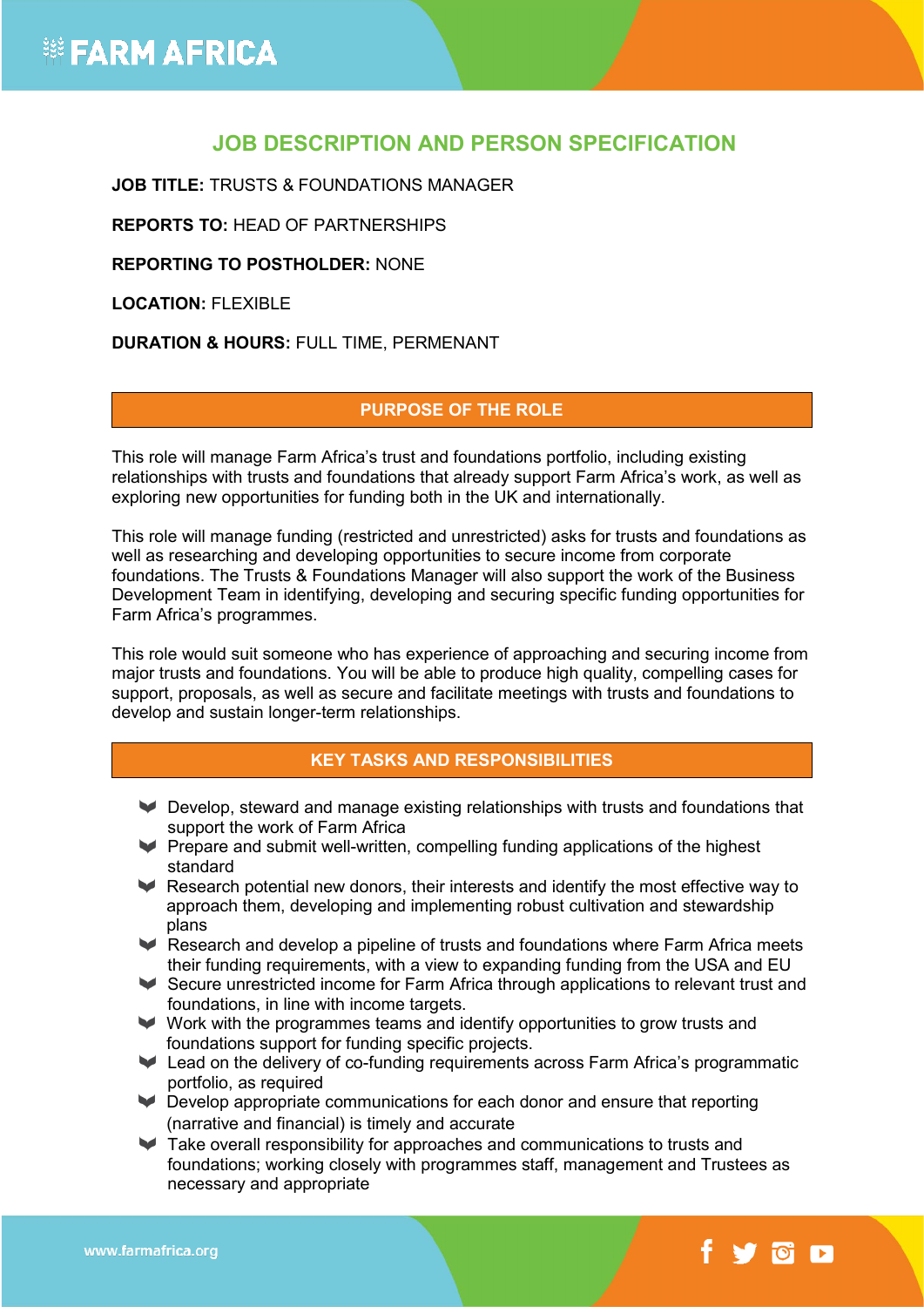## **※ FARM AFRICA**

- Manage, track and maintain acquired trust funding, pending applications and prospects and record all interactions using Raiser's Edge.
- $\blacktriangleright$  Write content for online and physical supporter materials, as required
- $\blacktriangleright$  Work closely with teams across the organisation to maximise the opportunities to increase funding through ideas, contacts, sharing and exchanging on project proposals and reports
- Ad Hoc support of the wider External Relations team as required.

| <b>PERSON SPECIFICATION</b>                                                                                                                                |                                                                                                                               |
|------------------------------------------------------------------------------------------------------------------------------------------------------------|-------------------------------------------------------------------------------------------------------------------------------|
| <b>Essential</b>                                                                                                                                           | <b>Desirable</b>                                                                                                              |
| <b>Experience</b>                                                                                                                                          |                                                                                                                               |
|                                                                                                                                                            |                                                                                                                               |
| Experience of working in a relevant<br>fundraising environment, with a<br>demonstrable track record                                                        | Experience with a development charity.                                                                                        |
| Experience of researching and developing<br>prospecting pipelines                                                                                          |                                                                                                                               |
| Experience of successfully securing large<br>grants from multiple funders for restricted<br>and unrestricted activities                                    | Experience of working in a similar sized<br>organisation                                                                      |
| Experience of managing and developing<br>relationships with donors that result in long<br>term partnerships                                                | Experience of working cross<br>organisationally to develop bids and<br>develop stewardship plans to maximise<br>opportunities |
| Experience of working independently to<br>drive activities forward at pace, while<br>working within a busy team                                            |                                                                                                                               |
| <b>Skills &amp; abilities</b>                                                                                                                              |                                                                                                                               |
| Excellent written and verbal communication<br>skills, including excellent attention to detail                                                              | A confident telephone manner<br>demonstrating a high level of customer<br>service                                             |
| Ability to segment donors and to present<br>Farm Africa's work persuasively and<br>appropriately to diverse audiences                                      | Strong influencing and negotiation skills                                                                                     |
| Ability to work flexibly and collaboratively<br>with a willingness to support other teams.                                                                 | Strong research skills                                                                                                        |
| Ability to develop and present robust and<br>detailed budgets and financial reports to<br>donors, and able to evaluate and monitor<br>own work effectively |                                                                                                                               |
| Experience of managing donor contacts<br>and content on a database                                                                                         | Experience of using Raisers Edge database                                                                                     |
| Strong administrative and IT skills                                                                                                                        | Microsoft Office - Outlook, Word, Excel,<br>PowerPoint                                                                        |

# fyon